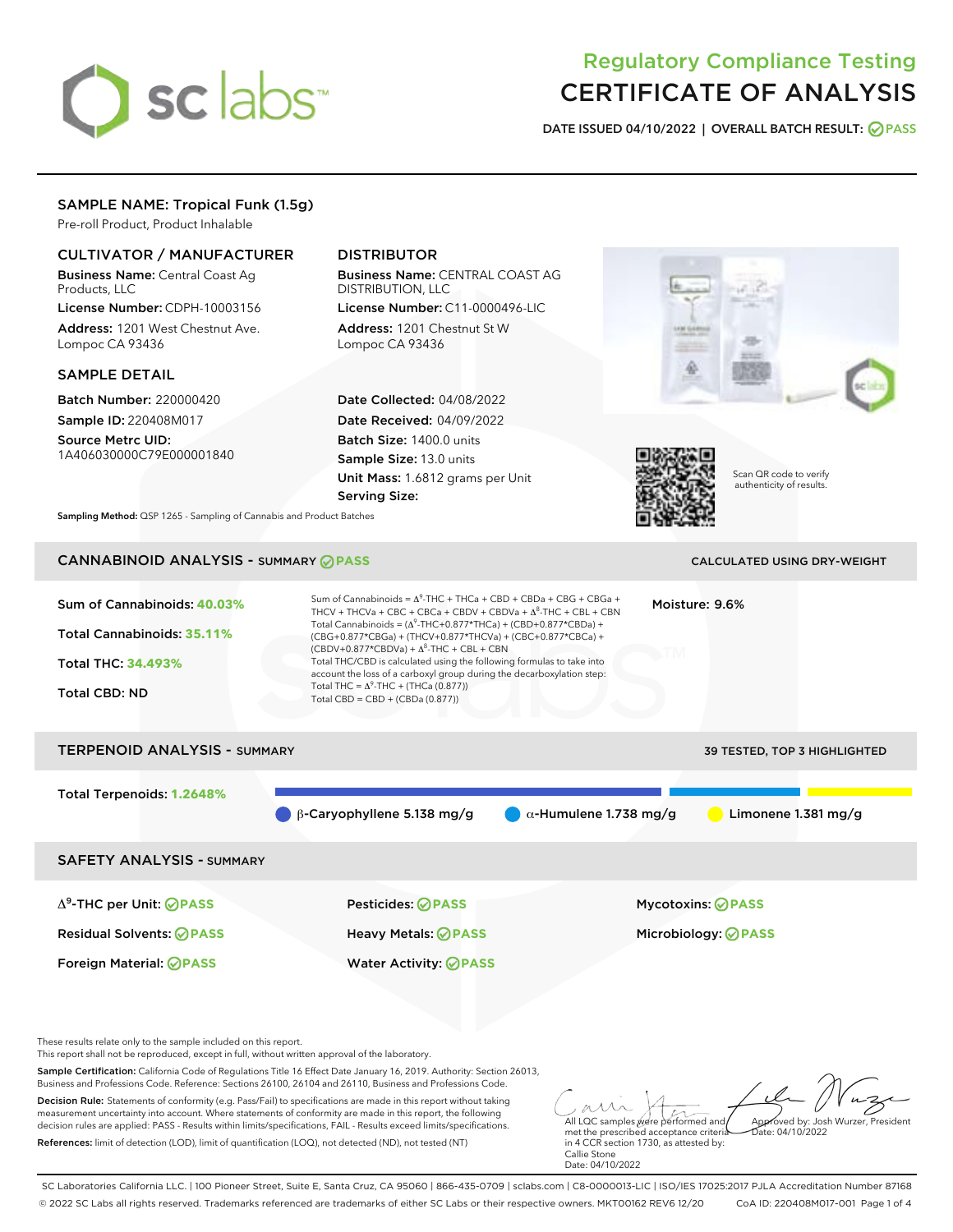



TROPICAL FUNK (1.5G) | DATE ISSUED 04/10/2022 | OVERALL BATCH RESULT: **● PASS** 

### CANNABINOID TEST RESULTS - 04/09/2022 2 PASS

Tested by high-performance liquid chromatography with diode-array detection (HPLC-DAD). Calculated using Dry-Weight. **Method:** QSP 1157 - Analysis of Cannabinoids by HPLC-DAD

### TOTAL CANNABINOIDS: **35.11%**

Total Cannabinoids (Total THC) + (Total CBD) + (Total CBG) + (Total THCV) + (Total CBC) +  $(Total$  CBDV) +  $\Delta$ <sup>8</sup>-THC + CBL + CBN

TOTAL THC: **34.493%** Total THC (Δ<sup>9</sup> -THC+0.877\*THCa)

TOTAL CBD: ND

Total CBD (CBD+0.877\*CBDa)

TOTAL CBG: 0.36% Total CBG (CBG+0.877\*CBGa)

TOTAL THCV: 0.15% Total THCV (THCV+0.877\*THCVa)

TOTAL CBC: 0.103% Total CBC (CBC+0.877\*CBCa)

TOTAL CBDV: ND Total CBDV (CBDV+0.877\*CBDVa)

| <b>COMPOUND</b>  | LOD/LOQ<br>(mg/g)          | <b>MEASUREMENT</b><br><b>UNCERTAINTY</b><br>(mg/g) | <b>RESULT</b><br>(mg/g) | <b>RESULT</b><br>(%) |
|------------------|----------------------------|----------------------------------------------------|-------------------------|----------------------|
| <b>THCa</b>      | 0.05/0.14                  | ±7.111                                             | 393.31                  | 39.331               |
| <b>CBGa</b>      | 0.1 / 0.2                  | ±0.15                                              | 4.1                     | 0.41                 |
| <b>THCVa</b>     | 0.07/0.20                  | ±0.058                                             | 1.71                    | 0.171                |
| <b>CBCa</b>      | 0.07 / 0.28                | ±0.041                                             | 1.18                    | 0.118                |
| $\Lambda^9$ -THC | 0.06 / 0.26                | N/A                                                | <b>ND</b>               | <b>ND</b>            |
| $\Delta^8$ -THC  | 0.1 / 0.4                  | N/A                                                | <b>ND</b>               | <b>ND</b>            |
| <b>THCV</b>      | 0.1/0.2                    | N/A                                                | <b>ND</b>               | <b>ND</b>            |
| <b>CBD</b>       | 0.07/0.29                  | N/A                                                | <b>ND</b>               | <b>ND</b>            |
| <b>CBDa</b>      | 0.02/0.19                  | N/A                                                | <b>ND</b>               | <b>ND</b>            |
| <b>CBDV</b>      | 0.04 / 0.15                | N/A                                                | <b>ND</b>               | <b>ND</b>            |
| <b>CBDVa</b>     | 0.03/0.53                  | N/A                                                | <b>ND</b>               | <b>ND</b>            |
| <b>CBG</b>       | 0.06/0.19                  | N/A                                                | <b>ND</b>               | <b>ND</b>            |
| <b>CBL</b>       | 0.06/0.24                  | N/A                                                | <b>ND</b>               | <b>ND</b>            |
| <b>CBN</b>       | 0.1/0.3                    | N/A                                                | <b>ND</b>               | <b>ND</b>            |
| <b>CBC</b>       | 0.2 / 0.5                  | N/A                                                | <b>ND</b>               | <b>ND</b>            |
|                  | <b>SUM OF CANNABINOIDS</b> |                                                    | $400.3$ mg/g            | 40.03%               |

### **UNIT MASS: 1.6812 grams per Unit**

| $\Delta^9$ -THC per Unit              | 1100 per-package limit | <b>ND</b>      | <b>PASS</b> |
|---------------------------------------|------------------------|----------------|-------------|
| <b>Total THC per Unit</b>             |                        | 579.90 mg/unit |             |
| <b>CBD per Unit</b>                   |                        | <b>ND</b>      |             |
| <b>Total CBD per Unit</b>             |                        | <b>ND</b>      |             |
| Sum of Cannabinoids<br>per Unit       |                        | 673.0 mg/unit  |             |
| <b>Total Cannabinoids</b><br>per Unit |                        | 590.2 mg/unit  |             |

### **MOISTURE TEST RESULT**

9.6% Tested 04/09/2022 Method: QSP 1224 - Loss on Drying (Moisture)

# TERPENOID TEST RESULTS - 04/10/2022

Terpene analysis utilizing gas chromatography-flame ionization detection (GC-FID). **Method:** QSP 1192 - Analysis of Terpenoids by GC-FID

| <b>COMPOUND</b>         | LOD/LOQ<br>(mg/g) | <b>MEASUREMENT</b><br><b>UNCERTAINTY</b><br>(mg/g) | <b>RESULT</b><br>(mg/g)                         | <b>RESULT</b><br>(%) |
|-------------------------|-------------------|----------------------------------------------------|-------------------------------------------------|----------------------|
| β-Caryophyllene         | 0.004 / 0.012     | ±0.1423                                            | 5.138                                           | 0.5138               |
| $\alpha$ -Humulene      | 0.009/0.029       | ±0.0434                                            | 1.738                                           | 0.1738               |
| Limonene                | 0.005 / 0.016     | ±0.0153                                            | 1.381                                           | 0.1381               |
| <b>Myrcene</b>          | 0.008 / 0.025     | ±0.0094                                            | 0.942                                           | 0.0942               |
| Terpinolene             | 0.008 / 0.026     | ±0.0129                                            | 0.811                                           | 0.0811               |
| trans-ß-Farnesene       | 0.008 / 0.025     | ±0.0150                                            | 0.545                                           | 0.0545               |
| Terpineol               | 0.009 / 0.031     | ±0.0183                                            | 0.383                                           | 0.0383               |
| Fenchol                 | 0.010 / 0.034     | ±0.0104                                            | 0.346                                           | 0.0346               |
| Linalool                | 0.009 / 0.032     | ±0.0100                                            | 0.339                                           | 0.0339               |
| <b>Nerolidol</b>        | 0.006 / 0.019     | ±0.0110                                            | 0.225                                           | 0.0225               |
| β-Pinene                | 0.004 / 0.014     | ±0.0014                                            | 0.153                                           | 0.0153               |
| Guaiol                  | 0.009 / 0.030     | ±0.0046                                            | 0.126                                           | 0.0126               |
| Caryophyllene<br>Oxide  | 0.010 / 0.033     | ±0.0039                                            | 0.108                                           | 0.0108               |
| $\alpha$ -Bisabolol     | 0.008 / 0.026     | ±0.0044                                            | 0.107                                           | 0.0107               |
| <b>Borneol</b>          | 0.005 / 0.016     | ±0.0030                                            | 0.091                                           | 0.0091               |
| $\alpha$ -Pinene        | 0.005 / 0.017     | ±0.0004                                            | 0.062                                           | 0.0062               |
| Citronellol             | 0.003 / 0.010     | ±0.0017                                            | 0.046                                           | 0.0046               |
| Valencene               | 0.009 / 0.030     | ±0.0020                                            | 0.037                                           | 0.0037               |
| β-Ocimene               | 0.006 / 0.020     | ±0.0008                                            | 0.033                                           | 0.0033               |
| $\gamma$ -Terpinene     | 0.006 / 0.018     | ±0.0003                                            | 0.019                                           | 0.0019               |
| Geraniol                | 0.002 / 0.007     | ±0.0006                                            | 0.018                                           | 0.0018               |
| Camphene                | 0.005 / 0.015     | N/A                                                | <loq< th=""><th><loq< th=""></loq<></th></loq<> | <loq< th=""></loq<>  |
| $\alpha$ -Phellandrene  | 0.006 / 0.020     | N/A                                                | <loq< th=""><th><loq< th=""></loq<></th></loq<> | <loq< th=""></loq<>  |
| $\alpha$ -Terpinene     | 0.005 / 0.017     | N/A                                                | <loq< th=""><th><loq< th=""></loq<></th></loq<> | <loq< th=""></loq<>  |
| Sabinene Hydrate        | 0.006 / 0.022     | N/A                                                | <loq< th=""><th><loq< th=""></loq<></th></loq<> | <loq< th=""></loq<>  |
| Fenchone                | 0.009 / 0.028     | N/A                                                | <loq< th=""><th><loq< th=""></loq<></th></loq<> | <loq< th=""></loq<>  |
| Cedrol                  | 0.008 / 0.027     | N/A                                                | <loq< th=""><th><loq< th=""></loq<></th></loq<> | <loq< th=""></loq<>  |
| Sabinene                | 0.004 / 0.014     | N/A                                                | <b>ND</b>                                       | <b>ND</b>            |
| $\Delta^3$ -Carene      | 0.005 / 0.018     | N/A                                                | ND                                              | ND                   |
| p-Cymene                | 0.005 / 0.016     | N/A                                                | ND                                              | ND                   |
| Eucalyptol              | 0.006 / 0.018     | N/A                                                | ND                                              | ND                   |
| Isopulegol              | 0.005 / 0.016     | N/A                                                | ND                                              | ND                   |
| Camphor                 | 0.006 / 0.019     | N/A                                                | <b>ND</b>                                       | <b>ND</b>            |
| Isoborneol              | 0.004 / 0.012     | N/A                                                | ND                                              | ND                   |
| Menthol                 | 0.008 / 0.025     | N/A                                                | ND                                              | ND                   |
| Nerol                   | 0.003 / 0.011     | N/A                                                | ND                                              | <b>ND</b>            |
| Pulegone                | 0.003 / 0.011     | N/A                                                | ND                                              | ND                   |
| <b>Geranyl Acetate</b>  | 0.004 / 0.014     | N/A                                                | ND                                              | ND                   |
| $\alpha$ -Cedrene       | 0.005 / 0.016     | N/A                                                | <b>ND</b>                                       | ND                   |
| <b>TOTAL TERPENOIDS</b> |                   |                                                    | 12.648 mg/g                                     | 1.2648%              |

SC Laboratories California LLC. | 100 Pioneer Street, Suite E, Santa Cruz, CA 95060 | 866-435-0709 | sclabs.com | C8-0000013-LIC | ISO/IES 17025:2017 PJLA Accreditation Number 87168 © 2022 SC Labs all rights reserved. Trademarks referenced are trademarks of either SC Labs or their respective owners. MKT00162 REV6 12/20 CoA ID: 220408M017-001 Page 2 of 4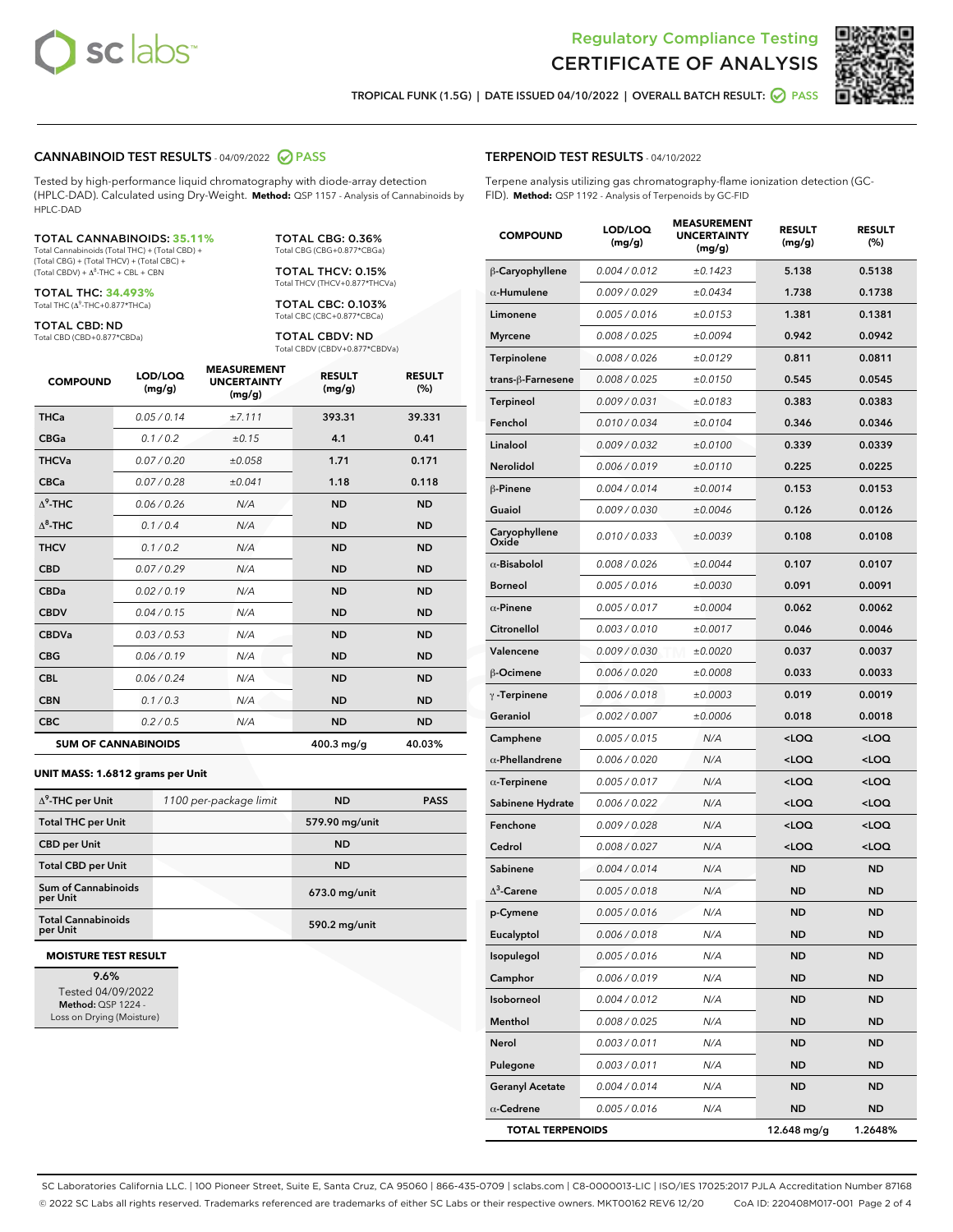



TROPICAL FUNK (1.5G) | DATE ISSUED 04/10/2022 | OVERALL BATCH RESULT: ☑ PASS

# CATEGORY 1 PESTICIDE TEST RESULTS - 04/10/2022 2 PASS

Pesticide and plant growth regulator analysis utilizing high-performance liquid chromatography-mass spectrometry (HPLC-MS) or gas chromatography-mass spectrometry (GC-MS). \*GC-MS utilized where indicated. **Method:** QSP 1212 - Analysis of Pesticides and Mycotoxins by LC-MS or QSP 1213 - Analysis of Pesticides by GC-MS

| <b>COMPOUND</b>             | LOD/LOQ<br>$(\mu g/g)$ | <b>ACTION</b><br><b>LIMIT</b><br>$(\mu g/g)$ | <b>MEASUREMENT</b><br><b>UNCERTAINTY</b><br>$(\mu g/g)$ | <b>RESULT</b><br>$(\mu g/g)$ | <b>RESULT</b> |
|-----------------------------|------------------------|----------------------------------------------|---------------------------------------------------------|------------------------------|---------------|
| Aldicarb                    | 0.03 / 0.08            | $>$ LOD                                      | N/A                                                     | <b>ND</b>                    | <b>PASS</b>   |
| Carbofuran                  | 0.02 / 0.05            | $\ge$ LOD                                    | N/A                                                     | <b>ND</b>                    | <b>PASS</b>   |
| Chlordane*                  | 0.03 / 0.08            | $\ge$ LOD                                    | N/A                                                     | <b>ND</b>                    | <b>PASS</b>   |
| Chlorfenapyr*               | 0.03/0.10              | $\geq$ LOD                                   | N/A                                                     | <b>ND</b>                    | <b>PASS</b>   |
| Chlorpyrifos                | 0.02 / 0.06            | $>$ LOD                                      | N/A                                                     | <b>ND</b>                    | <b>PASS</b>   |
| Coumaphos                   | 0.02 / 0.07            | $\ge$ LOD                                    | N/A                                                     | <b>ND</b>                    | <b>PASS</b>   |
| Daminozide                  | 0.02 / 0.07            | $\ge$ LOD                                    | N/A                                                     | <b>ND</b>                    | <b>PASS</b>   |
| <b>Dichlorvos</b><br>(DDVP) | 0.03/0.09              | $>$ LOD                                      | N/A                                                     | <b>ND</b>                    | <b>PASS</b>   |
| Dimethoate                  | 0.03 / 0.08            | $>$ LOD                                      | N/A                                                     | <b>ND</b>                    | <b>PASS</b>   |
| Ethoprophos                 | 0.03/0.10              | $\ge$ LOD                                    | N/A                                                     | <b>ND</b>                    | <b>PASS</b>   |
| Etofenprox                  | 0.02 / 0.06            | $\ge$ LOD                                    | N/A                                                     | <b>ND</b>                    | <b>PASS</b>   |
| Fenoxycarb                  | 0.03/0.08              | $>$ LOD                                      | N/A                                                     | <b>ND</b>                    | <b>PASS</b>   |
| Fipronil                    | 0.03 / 0.08            | $\ge$ LOD                                    | N/A                                                     | <b>ND</b>                    | <b>PASS</b>   |
| Imazalil                    | 0.02 / 0.06            | $\ge$ LOD                                    | N/A                                                     | <b>ND</b>                    | <b>PASS</b>   |
| <b>Methiocarb</b>           | 0.02 / 0.07            | $\ge$ LOD                                    | N/A                                                     | <b>ND</b>                    | <b>PASS</b>   |
| Parathion-methyl            | 0.03/0.10              | $\ge$ LOD                                    | N/A                                                     | <b>ND</b>                    | <b>PASS</b>   |
| <b>Mevinphos</b>            | 0.03/0.09              | $\ge$ LOD                                    | N/A                                                     | <b>ND</b>                    | <b>PASS</b>   |
| Paclobutrazol               | 0.02 / 0.05            | $\ge$ LOD                                    | N/A                                                     | <b>ND</b>                    | <b>PASS</b>   |
| Propoxur                    | 0.03/0.09              | $\ge$ LOD                                    | N/A                                                     | <b>ND</b>                    | <b>PASS</b>   |
| Spiroxamine                 | 0.03 / 0.08            | $\ge$ LOD                                    | N/A                                                     | <b>ND</b>                    | <b>PASS</b>   |
| Thiacloprid                 | 0.03 / 0.10            | $\ge$ LOD                                    | N/A                                                     | <b>ND</b>                    | <b>PASS</b>   |

# CATEGORY 2 PESTICIDE TEST RESULTS - 04/10/2022 @ PASS

| <b>COMPOUND</b>          | LOD/LOO<br>$(\mu g/g)$ | <b>ACTION</b><br><b>LIMIT</b><br>$(\mu g/g)$ | <b>MEASUREMENT</b><br><b>UNCERTAINTY</b><br>$(\mu g/g)$ | <b>RESULT</b><br>$(\mu g/g)$ | <b>RESULT</b> |  |
|--------------------------|------------------------|----------------------------------------------|---------------------------------------------------------|------------------------------|---------------|--|
| Abamectin                | 0.03/0.10              | 0.1                                          | N/A                                                     | <b>ND</b>                    | <b>PASS</b>   |  |
| Acephate                 | 0.02/0.07              | 0.1                                          | N/A                                                     | <b>ND</b>                    | <b>PASS</b>   |  |
| Acequinocyl              | 0.02/0.07              | 0.1                                          | N/A                                                     | <b>ND</b>                    | <b>PASS</b>   |  |
| Acetamiprid              | 0.02/0.05              | 0.1                                          | N/A                                                     | <b>ND</b>                    | <b>PASS</b>   |  |
| Azoxystrobin             | 0.02/0.07              | 0.1                                          | N/A                                                     | <b>ND</b>                    | <b>PASS</b>   |  |
| <b>Bifenazate</b>        | 0.01/0.04              | 0.1                                          | N/A                                                     | <b>ND</b>                    | <b>PASS</b>   |  |
| <b>Bifenthrin</b>        | 0.02/0.05              | 3                                            | N/A                                                     | <b>ND</b>                    | <b>PASS</b>   |  |
| <b>Boscalid</b>          | 0.03/0.09              | 0.1                                          | N/A                                                     | <b>ND</b>                    | <b>PASS</b>   |  |
| Captan                   | 0.19/0.57              | 0.7                                          | N/A                                                     | <b>ND</b>                    | <b>PASS</b>   |  |
| Carbaryl                 | 0.02/0.06              | 0.5                                          | N/A                                                     | <b>ND</b>                    | <b>PASS</b>   |  |
| Chlorantranilip-<br>role | 0.04/0.12              | 10                                           | N/A                                                     | <b>ND</b>                    | <b>PASS</b>   |  |
| Clofentezine             | 0.03/0.09              | 0 <sub>1</sub>                               | N/A                                                     | <b>ND</b>                    | <b>PASS</b>   |  |

# CATEGORY 2 PESTICIDE TEST RESULTS - 04/10/2022 continued

| <b>COMPOUND</b>               | LOD/LOQ<br>(µg/g) | <b>ACTION</b><br>LIMIT<br>$(\mu g/g)$ | <b>MEASUREMENT</b><br><b>UNCERTAINTY</b><br>$(\mu g/g)$ | <b>RESULT</b><br>(µg/g) | <b>RESULT</b> |
|-------------------------------|-------------------|---------------------------------------|---------------------------------------------------------|-------------------------|---------------|
| Cyfluthrin                    | 0.12 / 0.38       | $\overline{c}$                        | N/A                                                     | <b>ND</b>               | <b>PASS</b>   |
| Cypermethrin                  | 0.11 / 0.32       | 1                                     | N/A                                                     | <b>ND</b>               | <b>PASS</b>   |
| <b>Diazinon</b>               | 0.02 / 0.05       | 0.1                                   | N/A                                                     | <b>ND</b>               | <b>PASS</b>   |
| Dimethomorph                  | 0.03 / 0.09       | $\overline{2}$                        | N/A                                                     | <b>ND</b>               | <b>PASS</b>   |
| Etoxazole                     | 0.02 / 0.06       | 0.1                                   | N/A                                                     | <b>ND</b>               | <b>PASS</b>   |
| Fenhexamid                    | 0.03 / 0.09       | 0.1                                   | N/A                                                     | ND                      | <b>PASS</b>   |
| Fenpyroximate                 | 0.02 / 0.06       | 0.1                                   | N/A                                                     | <b>ND</b>               | <b>PASS</b>   |
| Flonicamid                    | 0.03 / 0.10       | 0.1                                   | N/A                                                     | <b>ND</b>               | <b>PASS</b>   |
| Fludioxonil                   | 0.03 / 0.10       | 0.1                                   | N/A                                                     | <b>ND</b>               | <b>PASS</b>   |
| Hexythiazox                   | 0.02 / 0.07       | 0.1                                   | N/A                                                     | ND                      | <b>PASS</b>   |
| Imidacloprid                  | 0.04 / 0.11       | 5                                     | N/A                                                     | <b>ND</b>               | <b>PASS</b>   |
| Kresoxim-methyl               | 0.02 / 0.07       | 0.1                                   | N/A                                                     | ND                      | <b>PASS</b>   |
| <b>Malathion</b>              | 0.03 / 0.09       | 0.5                                   | N/A                                                     | <b>ND</b>               | <b>PASS</b>   |
| Metalaxyl                     | 0.02 / 0.07       | $\overline{c}$                        | N/A                                                     | <b>ND</b>               | <b>PASS</b>   |
| Methomyl                      | 0.03 / 0.10       | $\mathcal{I}$                         | N/A                                                     | <b>ND</b>               | <b>PASS</b>   |
| Myclobutanil                  | 0.03/0.09         | 0.1                                   | N/A                                                     | <b>ND</b>               | <b>PASS</b>   |
| <b>Naled</b>                  | 0.02 / 0.07       | 0.1                                   | N/A                                                     | ND                      | <b>PASS</b>   |
| Oxamyl                        | 0.04 / 0.11       | 0.5                                   | N/A                                                     | ND                      | <b>PASS</b>   |
| Pentachloronitro-<br>benzene* | 0.03 / 0.09       | 0.1                                   | N/A                                                     | <b>ND</b>               | <b>PASS</b>   |
| Permethrin                    | 0.04 / 0.12       | 0.5                                   | N/A                                                     | ND                      | <b>PASS</b>   |
| Phosmet                       | 0.03/0.10         | 0.1                                   | N/A                                                     | ND                      | <b>PASS</b>   |
| Piperonyl<br><b>Butoxide</b>  | 0.02 / 0.07       | 3                                     | N/A                                                     | ND                      | <b>PASS</b>   |
| Prallethrin                   | 0.03 / 0.08       | 0.1                                   | N/A                                                     | <b>ND</b>               | <b>PASS</b>   |
| Propiconazole                 | 0.02 / 0.07       | 0.1                                   | N/A                                                     | ND                      | <b>PASS</b>   |
| Pyrethrins                    | 0.04 / 0.12       | 0.5                                   | N/A                                                     | <b>ND</b>               | <b>PASS</b>   |
| Pyridaben                     | 0.02 / 0.07       | 0.1                                   | N/A                                                     | ND                      | <b>PASS</b>   |
| Spinetoram                    | 0.02 / 0.07       | 0.1                                   | N/A                                                     | ND                      | <b>PASS</b>   |
| Spinosad                      | 0.02 / 0.07       | 0.1                                   | N/A                                                     | ND                      | <b>PASS</b>   |
| Spiromesifen                  | 0.02 / 0.05       | 0.1                                   | N/A                                                     | <b>ND</b>               | <b>PASS</b>   |
| Spirotetramat                 | 0.02 / 0.06       | 0.1                                   | N/A                                                     | <b>ND</b>               | <b>PASS</b>   |
| Tebuconazole                  | 0.02 / 0.07       | 0.1                                   | N/A                                                     | ND                      | <b>PASS</b>   |
| Thiamethoxam                  | 0.03 / 0.10       | 5                                     | N/A                                                     | ND                      | <b>PASS</b>   |
| Trifloxystrobin               | 0.03 / 0.08       | 0.1                                   | N/A                                                     | <b>ND</b>               | <b>PASS</b>   |

SC Laboratories California LLC. | 100 Pioneer Street, Suite E, Santa Cruz, CA 95060 | 866-435-0709 | sclabs.com | C8-0000013-LIC | ISO/IES 17025:2017 PJLA Accreditation Number 87168 © 2022 SC Labs all rights reserved. Trademarks referenced are trademarks of either SC Labs or their respective owners. MKT00162 REV6 12/20 CoA ID: 220408M017-001 Page 3 of 4